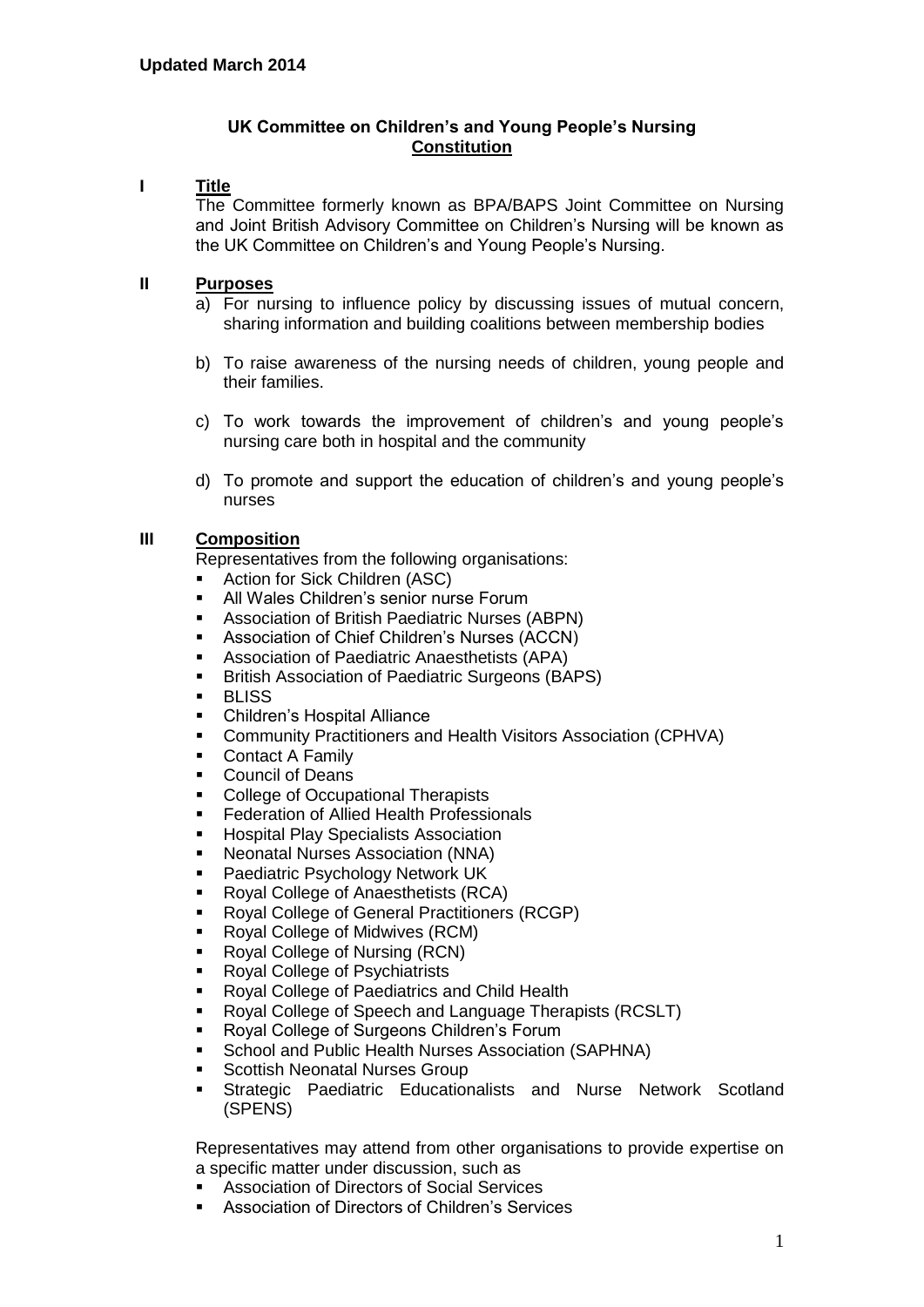#### **Updated March 2014**

- British Medical Association
- National Association of Head Teachers

Observers from the following organisations:

- Department of Health, England
- Welsh Government
- DHSSPS, Northern Ireland
- **Scottish Government**
- **Nursing and Midwifery Council**
- **NHS Education Scotland**
- **Care Quality Commission**
- **Health Professions Council**

In matters of policy development the representation of children/young people should be facilitated whenever possible.

# **IV Proceedings**

#### 1) **Committee members**

The organisations represented shall nominate members to service at least a two year period. Membership organisations should ensure that attendees are able to represent a UK wide perspective.

#### 2) **Honorary officers**

The committee shall elect bi-annually a Chair and a Vice-chair, one of whom shall be a nurse, and an Honorary Secretary. The Chair and Honorary Secretary shall be ex officio members of the committee

#### 3) **Co-opted members**

The committee shall have the power to co-opt a representative from another organisation to provide expertise on a specific matter under discussion

#### 4) **Meetings**

A meeting shall be convened at least twice a year. Member organisations are expected to ensure attendance at least alternate meetings to maintain membership of the committee

#### 5) **Finance**

Members and co-opted members expenses will be met by the organisation they represent

#### 6) **Committee procedure**

The normal rules of Committee procedure will apply

#### 7) **Agenda items**

These should be forwarded to the Honorary Secretary at least one month prior to the meeting.

8) **Amendments to Constitution**

A two-thirds majority is required to amend the Constitution

#### 9) **Dissolution**

A two-thirds majority is required for the Committee to be dissolved.

#### 10) **Voting**